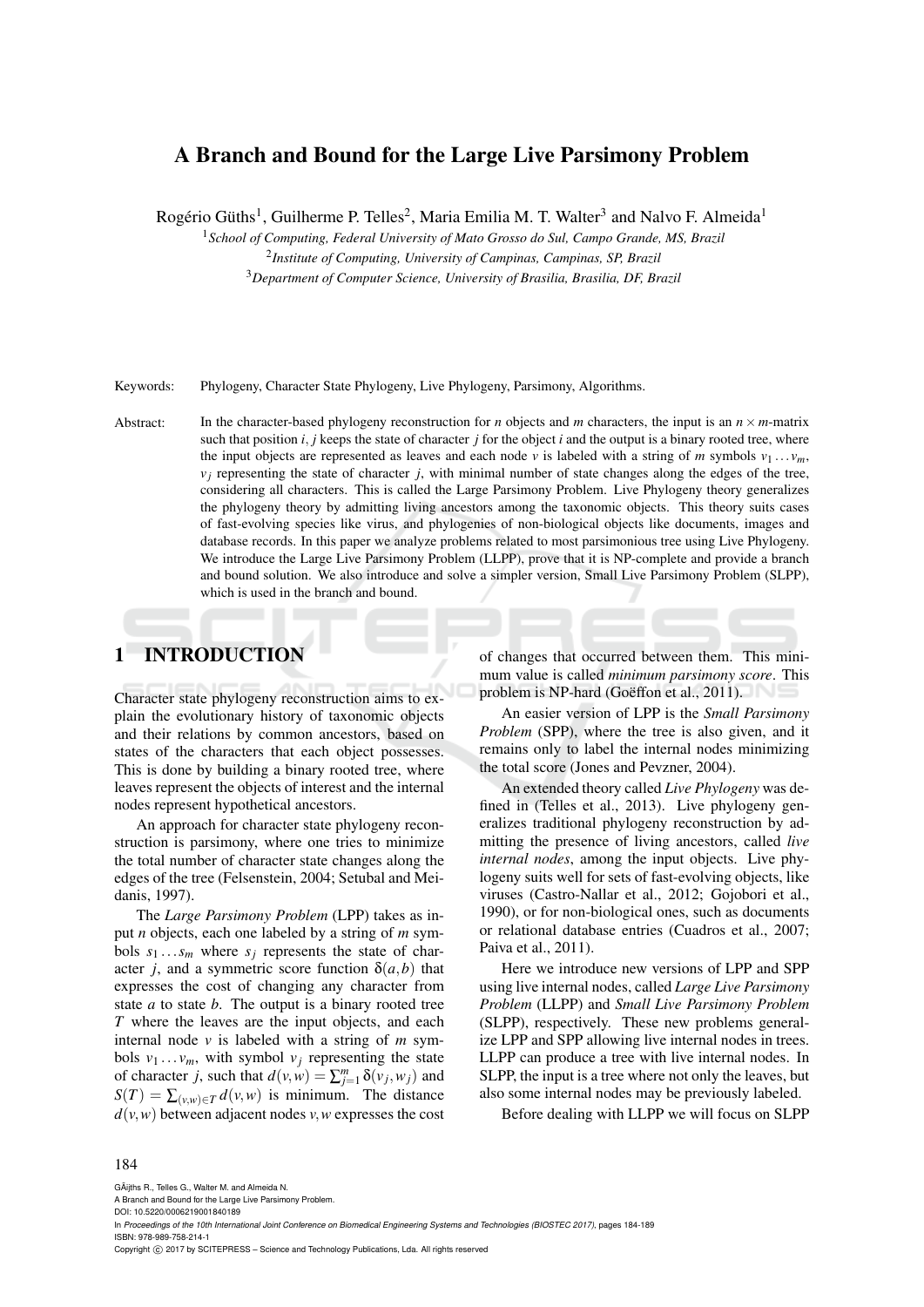because, although SLPP is easier than LLPP, we need a solver for SLPP to construct a branch and bound algorithm for LLPP. Furthermore, SLPP may be useful to solve the LLPP in the same fashion that SPP is used by many heuristics to solve the LPP (Yan and Bader, 2003).

The text is organized as follows. In Section 2 we describe solutions for two variants of SPP. Section 3 is devoted to solve SLPP for both variants. In Section 4 we prove that LLPP is NP-complete and in following section we provide a branch and bound solution. In Section 6 we conclude this work.

## 2 THE SMALL PARSIMONY PROBLEM (SPP)

We assume that characters evolve independently, so SPP can be solved separately for each character. We will consider two types of score function: general and binary. Each state of a character is a symbol from a set  $S$ ,  $|S| = k$ .

#### 2.1 SPP with General Score Function

Sankoff (Sankoff, 1975) solved SPP using dynamic programming. Let  $s_t(v)$  be the minimum parsimony score of subtree rooted at node *v* labeled with state *t*. Recall that the problem is being solved for a single character. Thus,  $s_t(v)$  can be easily calculated:

$$
s_t(v) = \min_{i \in \mathcal{S}} \{ s_i(u) + \delta(i, t) \} + \min_{j \in \mathcal{S}} \{ s_j(w) + \delta(j, t) \},\tag{1}
$$

where *u* and *w* are the children of *v*. The initialization for this bottom-up algorithm consists in setting, for each leaf *v* and each state *t*,  $s_t(v) = 0$  if *v* is labeled with *t*, or  $s_t(v) = \infty$  otherwise. At each step, after computing  $s_t(u)$  and  $s_t(w)$  for all *t*,  $s_t(v)$  may be calculated also for all *t*. At the end, the minimum parsimony score is given by  $\min_{t \in S} s_t(\text{root})$ .

As usual in dynamic programming, by backtracking the choices made at the nodes, it is possible to reconstruct an optimal assignment of labels. The algorithm takes time  $O(nk^2)$ .

#### 2.2 SPP with Binary Score Function

Fitch (Fitch, 1971), even before Sankoff and using a similar approach, solved this problem in time  $O(nk)$ for the particular scoring function  $\delta(a,b) = 1$  if  $a \neq b$ , and  $\delta(a,b) = 0$  if  $a = b$ .

The algorithm uses an auxiliary structure  $S_v$ , the set of possible values for label *v*. The algorithm performs two steps. First it does a post-order tree traversal. If *v* is a leaf labeled with *t*,  $S_v = \{t\}$ . Otherwise

$$
S_v = \begin{cases} S_u \cup S_w & \text{if } S_u \cap S_w = \emptyset, \\ S_u \cap S_w & \text{if } S_u \cap S_w \neq \emptyset. \end{cases}
$$
 (2)

where  $u$  and  $w$  are the children of  $v$ . Secondly it does a preorder tree traversal. The root is labeled with any element in  $S_{\text{root}}$ . Then, every node *w* with parent *v* is labeled as follows:

$$
label(w) = \begin{cases} label(v) & \text{if } label(v) \in S_w, \\ \text{any element of } S_w & \text{if } label(v) \notin S_w. \end{cases}
$$
 (3)

It is important to notice that Equation 3 works even if *w* is a leaf, since  $S_w$  contains only one element.

# 3 THE SMALL LIVE PARSIMONY PROBLEM (SLPP)

In this section we provide solutions for SLPP, as defined in Section 1, for both kinds of score function, modifying Sankoff's and Fitch's algorithms.

In both cases we need to change the way we deal with internal nodes representing objects, named *live internal nodes*. Like a leaf, a live internal node has its label already defined by the input and we cannot change it.

### 3.1 SLPP with General Score Function

The modified version of Sankoff's algorithm preserves the original initialization, but this time including all live internal nodes. So, the algorithm starts by assigning, for each leaf *v*, zero to  $s_t(v)$  if *v* is labeled with  $t$ , or  $\infty$  otherwise. The same assignment is made for each live internal node.

Considering the  $\delta$  function as defined in Table 1. Figure 1 shows an example of this initialization step, where gray rectangles show the values of  $s_A(v)$ ,  $s_C(v)$ ,  $s_G(v)$ ,  $s_T(v)$  for each leaf or live internal node *v*.

Table 1: Function  $\delta$  used in the examples, with characters from  $S = \{A, C, G, T\}.$ 

| δ             | А              | C | G | т  |
|---------------|----------------|---|---|----|
|               | 0              | 2 |   |    |
|               | $\overline{c}$ | 0 | 2 |    |
| A C<br>G<br>T |                | 2 | 0 | 2  |
|               |                |   |   | O) |

At each step, let  $v$  be an internal node with children  $u$  and  $w$ . If  $v$  is not live, then Equation 1 is used as before. Otherwise, let  $\bar{t}$  be the state already defined for *v*. Since label  $\bar{t}$  of *v* cannot be changed, the algorithm does not change any  $s_t(v)$ ,  $t \neq \overline{t}$ , previously defined as ∞, but instead calculates only  $s_{\bar{t}}(v)$  using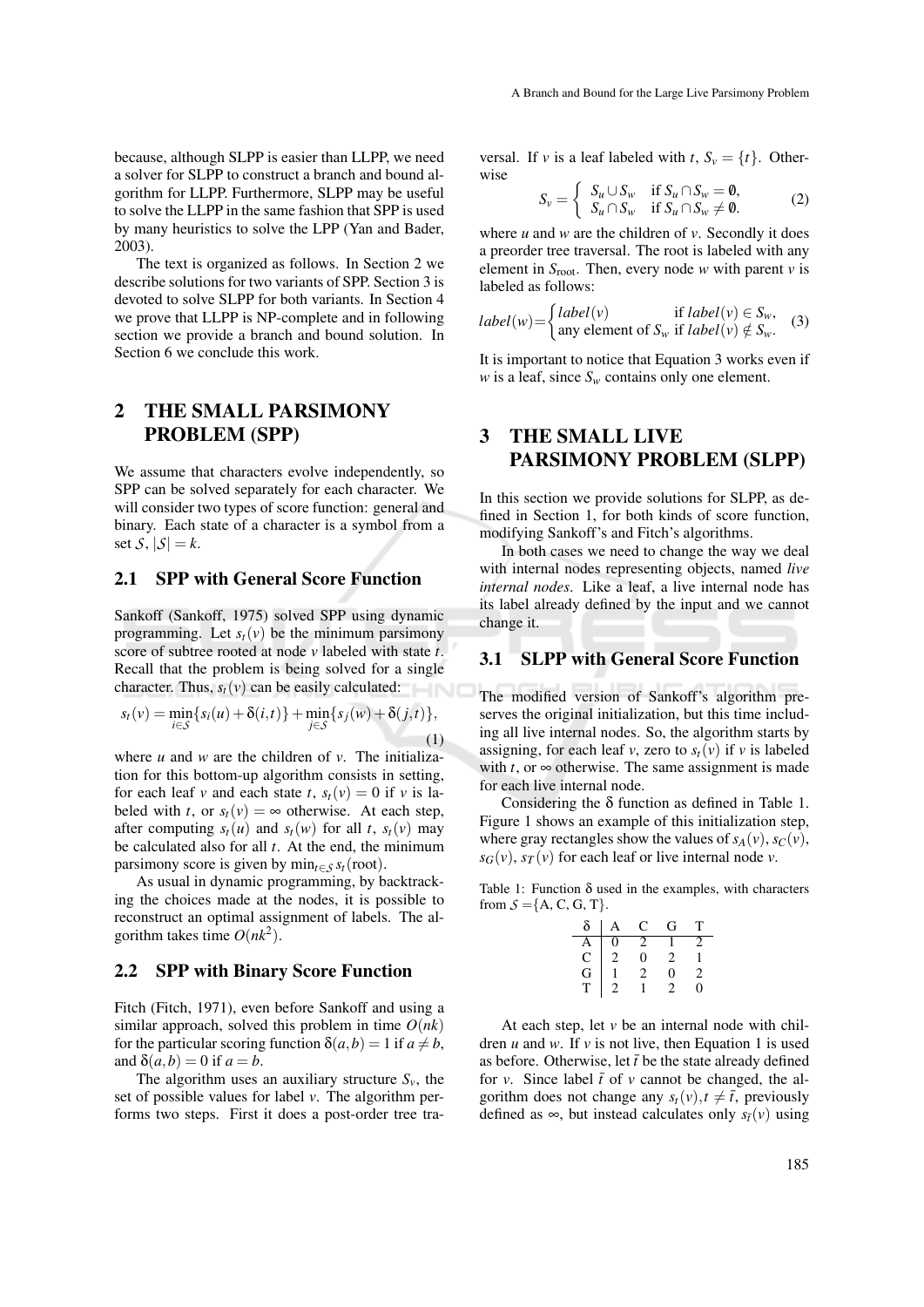

Figure 1: First step of the algorithm for SLPP with one live internal node: evaluation of  $s_t(v)$  for leaves and live internal nodes.

Equation 1. Although the label of *v* does not change,  $s_{\bar{t}}(v)$  needs to be calculated in order to make sure that the minimum parsimony score for the subtree rooted by *v* is correctly computed, provided that  $\bar{t}$  is the label of *v*. Figure 2 shows this calculation and the arrow shows its direction (from leaves to root). The last part



Figure 2: Second step of the algorithm for SLPP with one live internal node: evaluation of  $s_t(v)$  for internal nodes.

of the algorithm (recovering the best choices and labeling the nodes) works exactly as before, since that if the root is a live internal node with label  $\bar{t}$  then  $s_t(root) = \infty$  for each  $t \neq \overline{t}$ , and  $s_{\overline{t}}(root) \neq \infty$ . Thus, as in Sankoff's Algorithm, the minimum parsimony score is given by  $\min_{t \in S} s_t(\text{root})$ . We can see this part in Figure 3. The big arrow shows the direction of labeling (from root to leaves) and small arrows shows, at each internal node, the characters of children that minimizes the (minimum) operators of equation 1.

The algorithm correctness is as follows. Let *T* be a binary rooted tree with a labeling of all live internal nodes, and  $\delta(a,b)$  the symmetric function defining the cost of changing any character from state *a* to state *b*. By induction in the height *h* of *T*, if  $h = 0$ then *T* has only one labeled live internal node *r*. After initialization,  $s_{\bar{t}}(r) = 0$ , and  $s_t(r) = \infty$  for each  $t \neq \bar{t}$ , where  $\bar{t}$  is the label of *r*. The minimum possible value that can be reached by  $s_{\bar{t}}(r)$  is zero. Assume that for each tree rooted by node *r* with height less than *h*, each state *t* is such that  $s_t(r) = \infty$  or is the minimum parsimony, and there exists at least one *t* such that



Figure 3: Third step of the algorithm for SLPP with one live internal node: final labeling of nodes.

 $s_t(r)$  is not infinite. Now, let *T* be a tree rooted by *r* and height  $h > 0$ . Let  $u, w$  be the children of  $r$ . For each  $t$ ,  $s_t(r)$  is calculated using Equation 1. By induction hypothesis, there exists at least one state  $t_1$  such that  $s_{t_1}(u) \neq \infty$  and minimum, and at least one state *t*<sub>2</sub> such that  $s_{t_2}(w) \neq \infty$  and minimum. The algorithm chooses, among all states *t*, one that minimizes  $s_t(r)$ . Then the modified Sankoff's Algorithm calculates the minimum parsimony score of *T*.

The running time is the same,  $O(nk^2)$ , and the final labeling is optimal under the assumption that each live internal node label was previously chose.

#### 3.2 SLPP with Binary Score Function

To efficiently solve SLPP with binary score function, we introduced two modifications in the Fitch's Algorithm. In the initialization step the algorithm sets, for each leaf and also for each live internal node *v* labeled with *t*,  $S_v = \{t\}$ . Figure 4 shows the tree after this first step of the algorithm. During the post-order traversal we cannot apply Equation 2 for live internal nodes, because in SLPP they already have their corresponding sets with a single letter representing their respective labels. Figure 5 shows this calculation step.



Figure 4: First step of the algorithm for SLPP with binary score function and one live internal node: evaluating sets for leaves and live internal nodes.

In the final step, the preorder traversal is the same as in Fitch's Algorithm, since Equation 3 works well for live internal nodes, as it works for leaves.

The correctness of this algorithm follows easily from the traversals in the tree. In the top-down phase,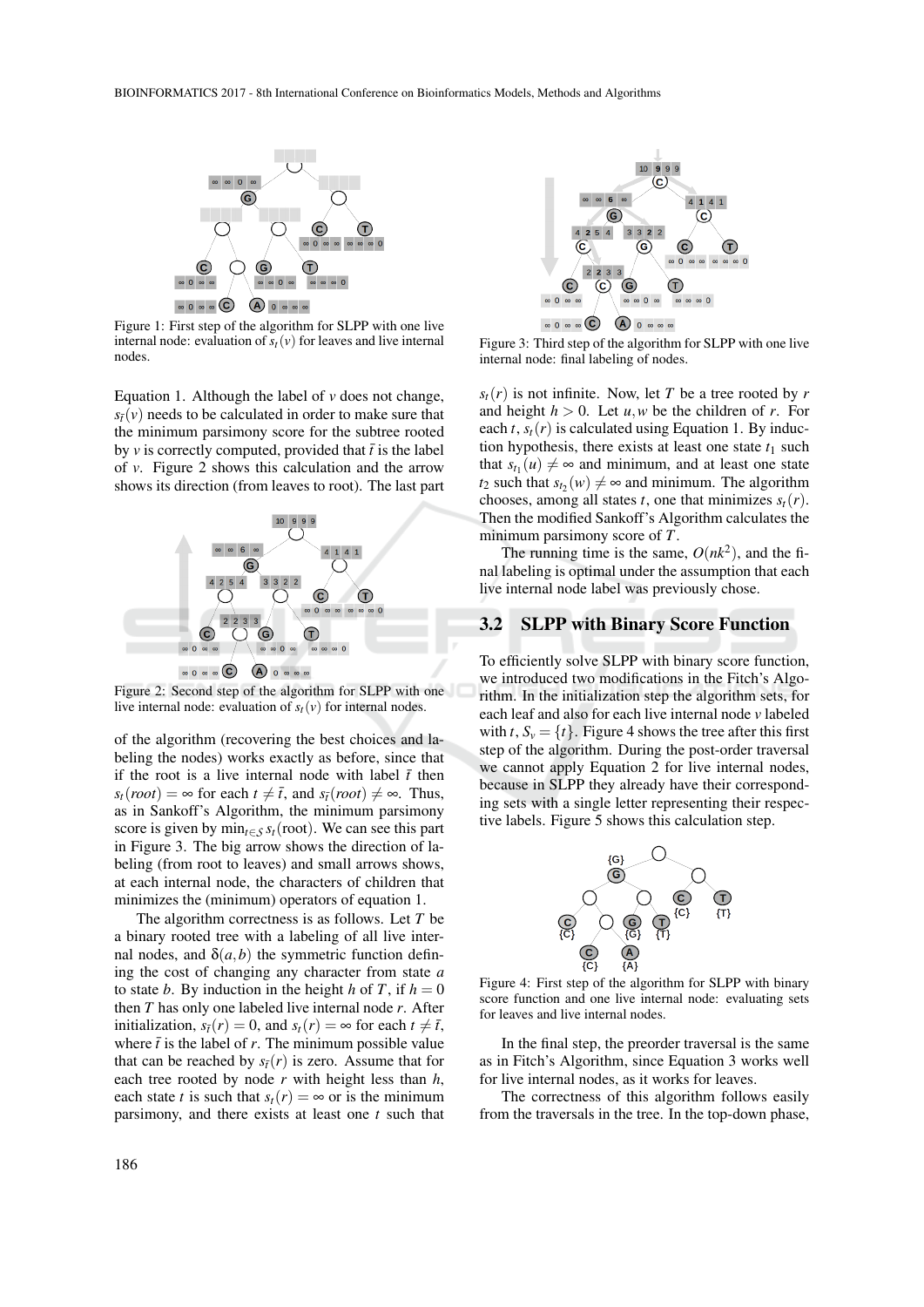

Figure 5: Second step of algorithm for SLPP with binary score function and one live internal node: final evaluation of sets.

if the label of a node was computed from the intersection of its children sets, then both children are labeled with the same state assigned to their father, resulting in cost zero for both edges. Otherwise, the label was computed from their union, and since the intersection of the children sets was empty, there is an edge of cost zero and the other edge of cost one, which is the minimum number of changes.

## 4 THE LARGE LIVE PARSIMONY PROBLEM (LLPP)

The definition of LLPP is the same as LPP (Section 1), except for the output. Here the binary rooted tree *T* may have input objects representing internal nodes (the live internal nodes). In this section we prove that LLPP is NP-complete and provide a branch and bound solution for it.

To prove that LLPP is NP-complete, we state the decision version of the problem by adapting the original optimization problem defined in Jones (Jones and Pevzner, 2004). Let *S*(*T*) be the score of a tree *T*.

#### Large Live Parsimony Problem (LLPP)

Instance: A matrix  $M_{n \times m}$  and a constant  $B \in \mathbb{R}_+$ Question: Is there a tree *T*, fully labeled, with  $l \geq 0$ live internal nodes and *n*−*l* leaves labeled by *n* rows of *M*, such that  $S(T) \leq B$  ?

#### Theorem 1 *LLPP is NP-complete.*

*Proof.* First we observe that LLPP is in NP. Given a fully labeled tree *T*, for every adjacent nodes *v*,*w* we obtain distance  $d(v, w)$  in polynomial time and we calculate  $S(T)$  by traversing *T*. Then we check if  $S(T) \leq B$  in polynomial time.

To complete the proof we will reduce LPP, which is NP-complete, to LLPP.

Given an instance  $(M, B)$  of LPP, we generate an instance  $(M', B')$  for LLPP by making  $M' = M$  and  $B'=B$ .

We prove the reduction showing that an answer *yes* for  $(M, B)$  implies to an answer *yes* for  $(M', B')$ and vice-and-versa.

If (*M*,*B*) has an answer *yes* for LPP, then exists a fully labeled tree *T*, with exactly *n* leaves and  $l = 0$ live internal nodes labeled by *n* rows of *M* such that  $S(T) \leq B$ . Thus, the same *T* answers *yes* to  $(M', B')$ .

Conversely, if the instance  $(M', B') = (M, B)$  has an answer *yes* for LLPP, then exists a fully labeled tree *T'*, with  $l \geq 0$  live nodes and  $n - l$  leaves labeled by *n* rows of *M*, such that  $S(T') \leq B' = B$ .

We construct  $T$ , a solution for LPP, according to one of the following cases:

- If  $T'$  does not have live nodes  $(l = 0)$ , just take  $T = T'$ . *T* is a fully labeled tree with exactly *n* leaves labeled by *n* rows of *M*, with  $S(T) \leq B$ , which corresponds to an answer *yes* to LPP.
- If  $T'$  has live internal nodes  $(l > 0)$ , then construct *T* from  $T'$  creating, for each live internal node *v*, two internal nodes  $v_1$  and  $v_2$  with the same labeling of *v*. Each child of *v* becomes child of  $v_2$ ; and  $v_1$  is father of  $v_2$  and  $v_1$ . Figure 6 shows this transformation. As the two nodes inserted into *T* has the same labeling of *v*, *T* will have exactly the same parsimony score of  $T'$ , that is,  $S(T) = S(T')$ . This transformation is applied repeatedly in all live internal nodes until no live internal nodes remain. As the transformation preserves the parsimony score, the tree *T* obtained at the end of this sequence of transformations is such that  $S(T) = S(T') \leq B$  and has exactly *n* leaves labeled by  $n$  rows of the matrix  $M$ . Thus  $T$  gives answer *yes* to LPP.

Although the tree  $T$  built from  $T'$  in this reduction may contain internal nodes with labels from the input set, it still is an answer for LPP, since it is a binary rooted tree where the leaves are the input objects.

In both cases the construction of *T* can be made in polynomial time. This reduction from LPP to LLPP completes the proof of the theorem.  $\Box$ 



Figure 6: Transformation of a live node  $\nu$  of  $T'$  into a leaf of *T*.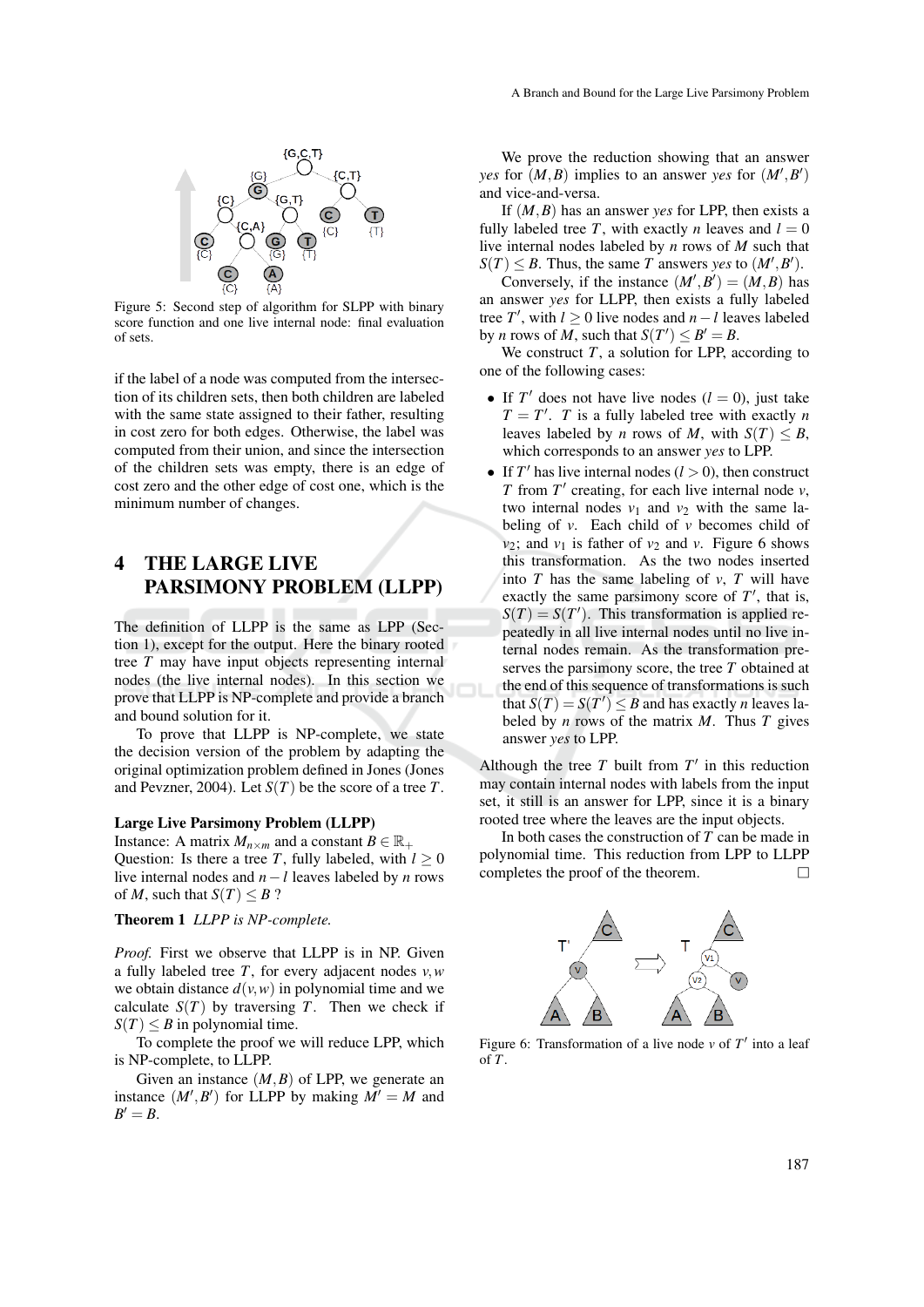### 5 BRANCH AND BOUND FOR LLPP

The basic idea for the branch and bound is to apply the same strategy used for LPP, proposed in (Hendy and Penny, 1982). It is based on an incremental construction of the tree, inserting one species at a time and analyzing all possible edges where the new node can be included. Before completing the construction of the tree, the parsimony score is calculated, solving the SPP, and then compared to the best score obtained so far. If the current score is greater than or equal to the current best, the tree under construction is discarded and the algorithm continues from the next possible alternative.

We will extend the traditional strategy allowing species to be inserted into hypothetical internal nodes, turning them to live internal nodes. Figure 7 illustrates two possibilities for the inclusion of node 4 (among others not shown). Figure 7(a) and Figure 7(b) show the inclusion of node 4 as a leaf and as a live internal node, respectively.



Figure 7: Two possible inclusion scenarios for node 4.

One of the premises of branch and bound is that all possible trees can be obtained and some of them are discarded by a good pruning. In the traditional case, as noted by (Hendy and Penny, 1982), the order of inclusion of the species does not matter. However, in live phylogeny, depending on the previously defined order of inclusion of the nodes, some trees will not be generated, as we can see on Figure 8 if the order of the species is  $0, 1, 2, 3, 4$ . We avoid this problem with extra computational effort.



Figure 8: A tree that cannot be reached if the order of species inclusion is  $0, 1, 2, 3, 4$ .

The algorithm works with three nested loops. The outer loop generates all possible orders of inclusion the species stored in a *n*-position array *OS*. The next loop generates all possible orders of construction of trees, controlling at which edge or node each species will be included. This order will be stored in an *n*position array *OC*. Finally, the inner loop repeats the

following sequence of steps, controlled by *i*, to complete the tree or give up the current construction: (1) traverse the partial tree setting numbers for the edges and internal nodes; (2) insert species *OS*[*i*] breaking the edge  $OC[i]$  or at the internal node indicated by  $OC[i]$  (making it live); (3) test whether the partial tree can generate an optimal solution, and if it don't, interrupt the loop, indicating *i* as the position where the current search for the optimal tree failed and requesting the next *OC* position. At this step, we use the polynomial-time solution of SLPP to calculate the parsimony score of the partial tree and test against the best score so far.

To illustrate the branch, we will use the input matrix *M* shown in Figure 9, with six species and two characters. By using the inclusion order of species  $0,1,\ldots$  5 and construction order  $0,0,0,0,0,$ , we get the tree shown in Figure 10.



Figure 9: Input matrix *M* with species 0,1,...,5 and two characters 1 and 2 with states A, C, G and T.



Figure 10: Initial tree with score 7, obtained by using inclusion order  $0,1,\ldots,5$  and construction order  $0,0,0,0,0,0$ .

As another example, the central tree shown in Figure 11 is obtained using the inclusion order of species  $0,1,2,3$  and construction order  $0,0,1$ . Figures  $11(a)$ and 11(b) show, respectively, possible inclusions of species 3 as a leaf and as a live internal node.

Figure 12 shows a most parsimonious tree with minimal score for *M* obtained by the proposed branch and bound strategy. Note that a most parsimonious tree obtained by branch and bound may be equal to the tree obtained by traditional branch and bound, or at least have the same score. If we want a most parsimonious tree with  $l > 0$  live internal nodes, we only need to change the second loop to generate construction orders that have *l* live internal nodes.

As pointed by (Hendy and Penny, 1982), the running time of traditional branch and bound for *n*